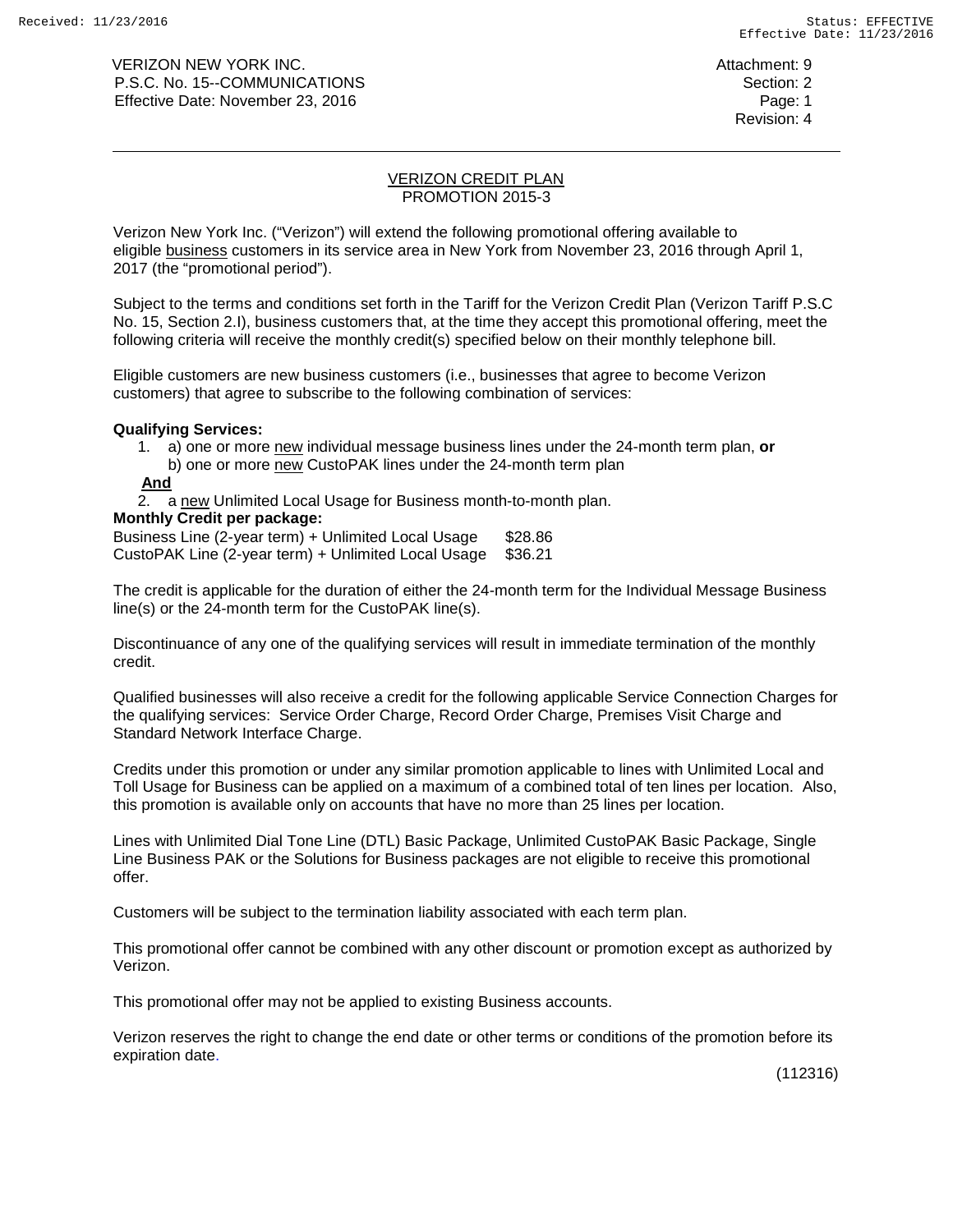VERIZON NEW YORK INC. Attachment: 9 P.S.C. No. 15--COMMUNICATIONS Section: 2 Effective Date: January 19, 2016 **Page: 2** and 2017 **Page: 2** and 2018 Page: 2

### VERIZON CREDIT PLAN PROMOTION 2015-2

Verizon New York Inc. ("Verizon") will make the following promotional offering available to eligible business customers in its service area in New York from September 20, 2015 through January 19, 2016 (the "promotional period").  $(C)(1)$ 

Subject to the terms and conditions set forth in the Tariff for the Verizon Credit Plan (Verizon Tariff P.S.C No. 15, Section 2.I, business customers that, at the time they accept this promotional offering, meet the following criteria will receive the monthly credit(s) specified below on their monthly telephone bill.

Eligible customers are new business customers (i.e., businesses that agree to become Verizon customers) that agree to subscribe to the following combination of services:

## **Qualifying Services:**

1. a) one or more new individual message business lines under the 24-month term plan, **or** b) one or more new CustoPAK lines under the 24-month term plan

# **And**

2. a new Unlimited Local Usage for Business month-to-month plan.

## **Monthly Credit per package:**

Business Line (2-year term) + Unlimited Local Usage \$31.98 CustoPAK Line (2-year term) + Unlimited Local Usage \$38.62

The credit is applicable for the duration of the 24-month term for the Individual Message Business line(s) or the 2-year term for the CustoPAK line(s).

Discontinuance of any one of the qualifying services will result in immediate termination of the monthly credit.

Qualified businesses will also receive a credit for the following applicable Service Connection Charges for the qualifying services: Service Order Charge, Record Order Charge, Premises Visit Charge and Standard Network Interface Charge.

The credits can be applied on a maximum of a combined total of ten lines with Unlimited Local Usage for Business per location.

Lines with Unlimited Dial Tone Line (DTL) Basic Package, Unlimited CustoPAK Basic Package, Single Line Business PAK or the Solutions for Business packages are not eligible to receive this promotional offer.

Customers will be subject to the termination liability associated with each term plan.

This promotional offer cannot be combined with any other discount or promotion except as authorized by Verizon.

This promotional offer may not be applied to existing Business accounts.

Verizon reserves the right to change the end date or other terms or conditions of the promotion before its expiration date.

(1) End date changed from March 16, 2016 to January 19, 2016. (011916)